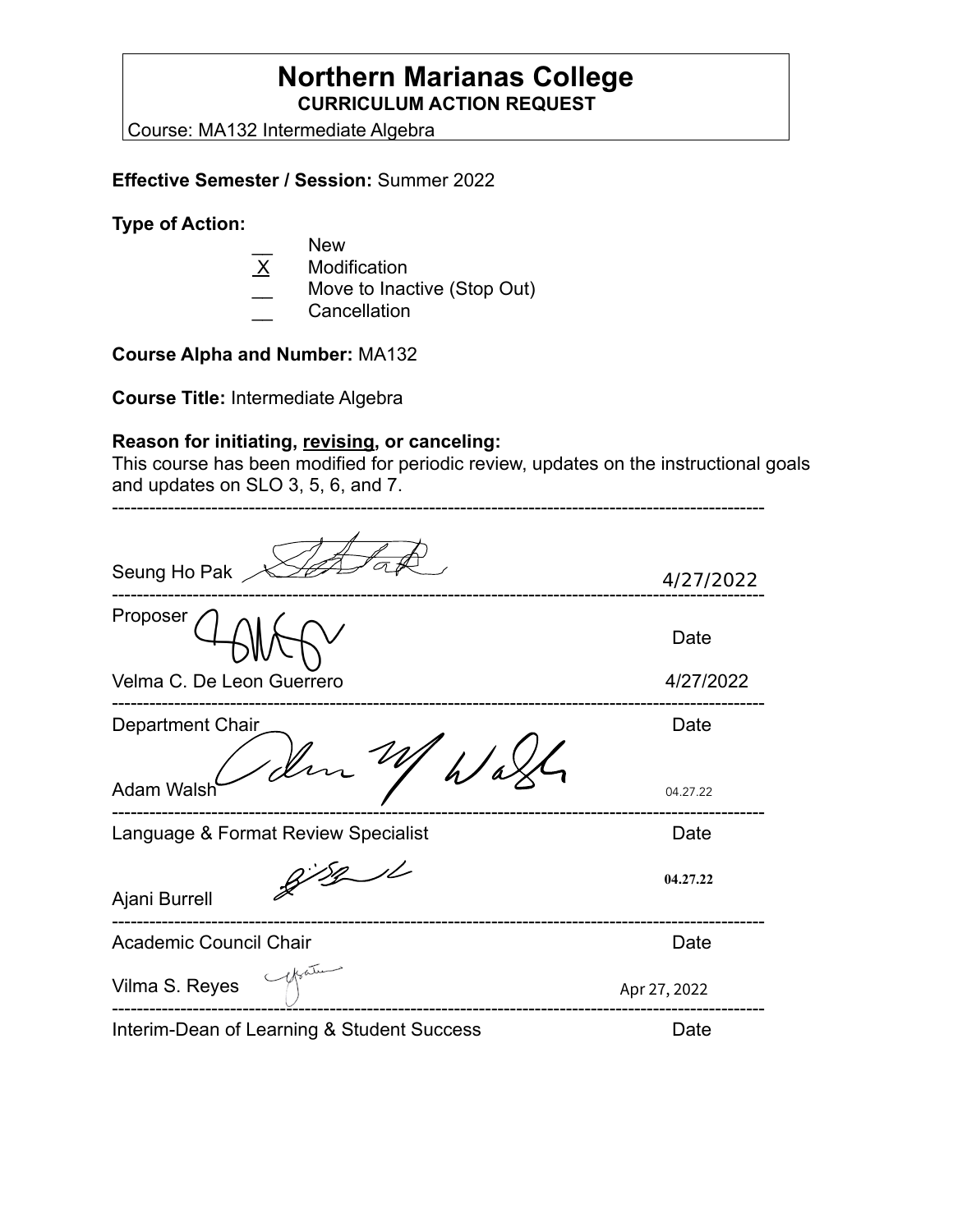## **Northern Marianas College Page: 2 Course Guide**

Course: MA132 Intermediate Algebra

### **1. Department**

Science, Mathematics, Health & Athletics

### **2. Purpose**

The purpose of this course is to enable students to (1) develop proficiency in elementary algebra and algebraic functions, and (2) discover applications of algebra by constructing models to solve real-world problems. The need for this course is demonstrated in that it meets the minimum core course requirement in mathematics for all NMC degree programs.

### **3. Description**

## **A. Required/Recommended Textbook(s) and Related Materials**

Required:

Larson, Ron. *Intermediate Algebra Within Reach*. 6th ed. Brooks/Cole, 2014.

TI-82, TI-83, or TI-89 graphing calculator

### **B. Contact Hours**

- **1. Lecture:** 4 per week / 60 per semester
- **2. Lab:** None
- **3. Other:** None

## **C. Credits**

- **1. Number:** 4
- **2. Type:** Regular Degree Credits

## **D. Catalogue Course Description**

 This course is designed to enable students to develop proficiency in algebra and to show students how algebra may be used as a model for solving real-Iife problems. Topics covered include the concepts of elementary algebra, equations, graphs, and algebraic functions. A graphic approach to problem solving is emphasized throughout. Students are required to do assignments using a TI-82, TI-83, or TI-89 graphic calculator. English Placement Level: EN095. Math Placement Level: MA132. (Offered Fall, Spring, and Summer)

#### **E. Degree or Certificate Requirements Met by Course**

MA132 is a core course requirement for all degrees at NMC.

## **F. Course Activities and Design**

 Course activities include lecture, discussions, homework assignments, tests, quizzes, and a comprehensive final exam.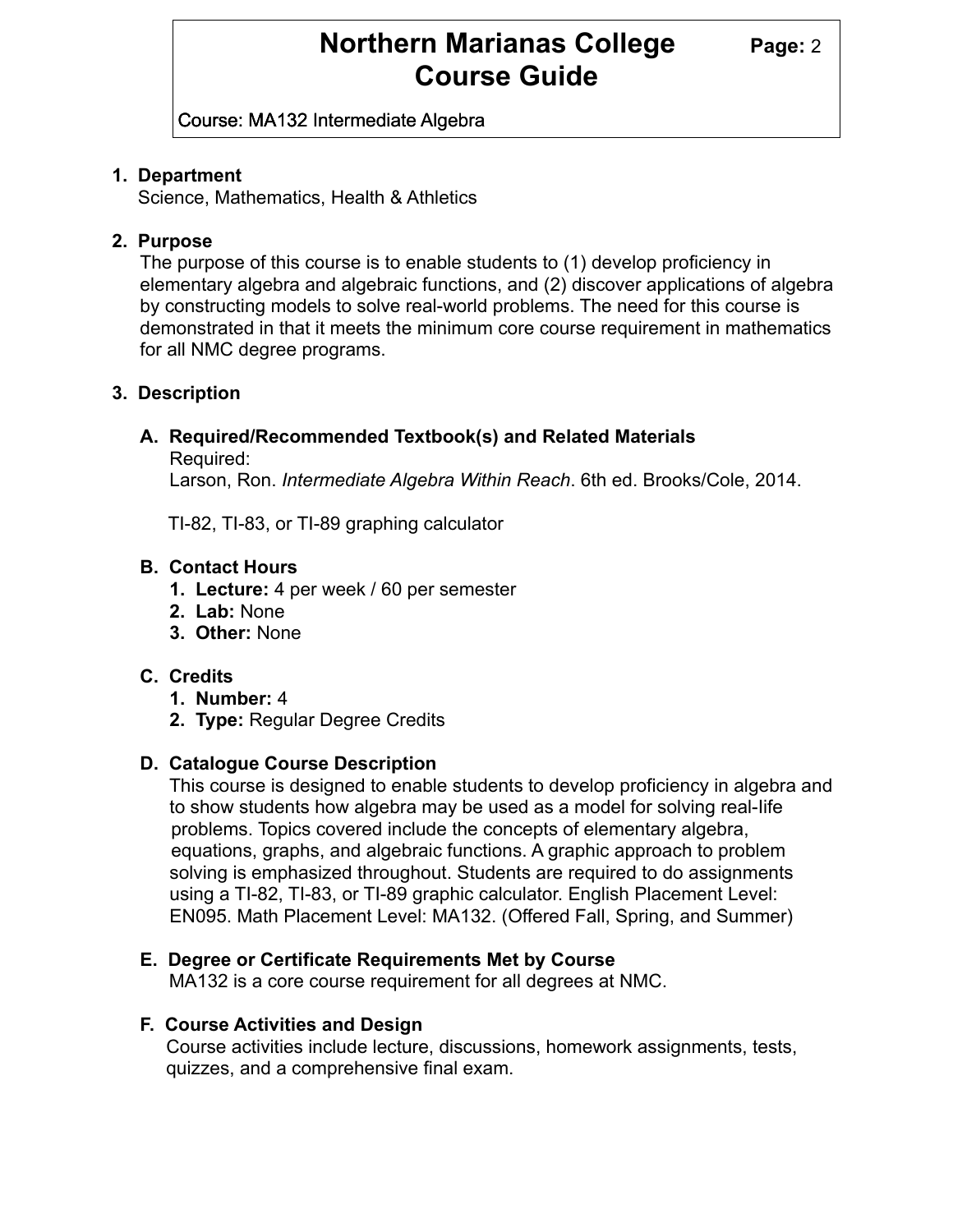## **Northern Marianas College** Page: 3 **Course Guide**

Course: MA132 Intermediate Algebra

#### **4. Course Prerequisite(s); Concurrent Course Enrollment**

Prerequisites: A passing grade in MA091 or the instructor's and department chair's permission.

Concurrent Course Enrollment: None

#### **Required English/Mathematics Proficiency Level(s):**

English Placement Level: EN095 Mathematics Placement Level: MA132

#### **5. Estimated Cost of Course; Instructional Resources Needed**

Cost to the Student: Tuition for a 4-credit course; cost of textbook; cost of a TI-82, TI-83, or TI-89 graphic calculator; and instructional materials fee.

Cost to NMC: Instructor's salary.

Instructional resources needed for this course include: whiteboard and markers, with erasers. An electronic projection device and television or other viewing device for calculator demonstrations. A TI-82, TI-83, or TI-89 graphic calculator with manual, and instructor's edition textbook with supplemental materials.

#### **6. Method of Evaluation**

Evaluation methods will include quizzes, tests, homework assignments, and a comprehensive final exam. NMC's grading and attendance policies will be followed.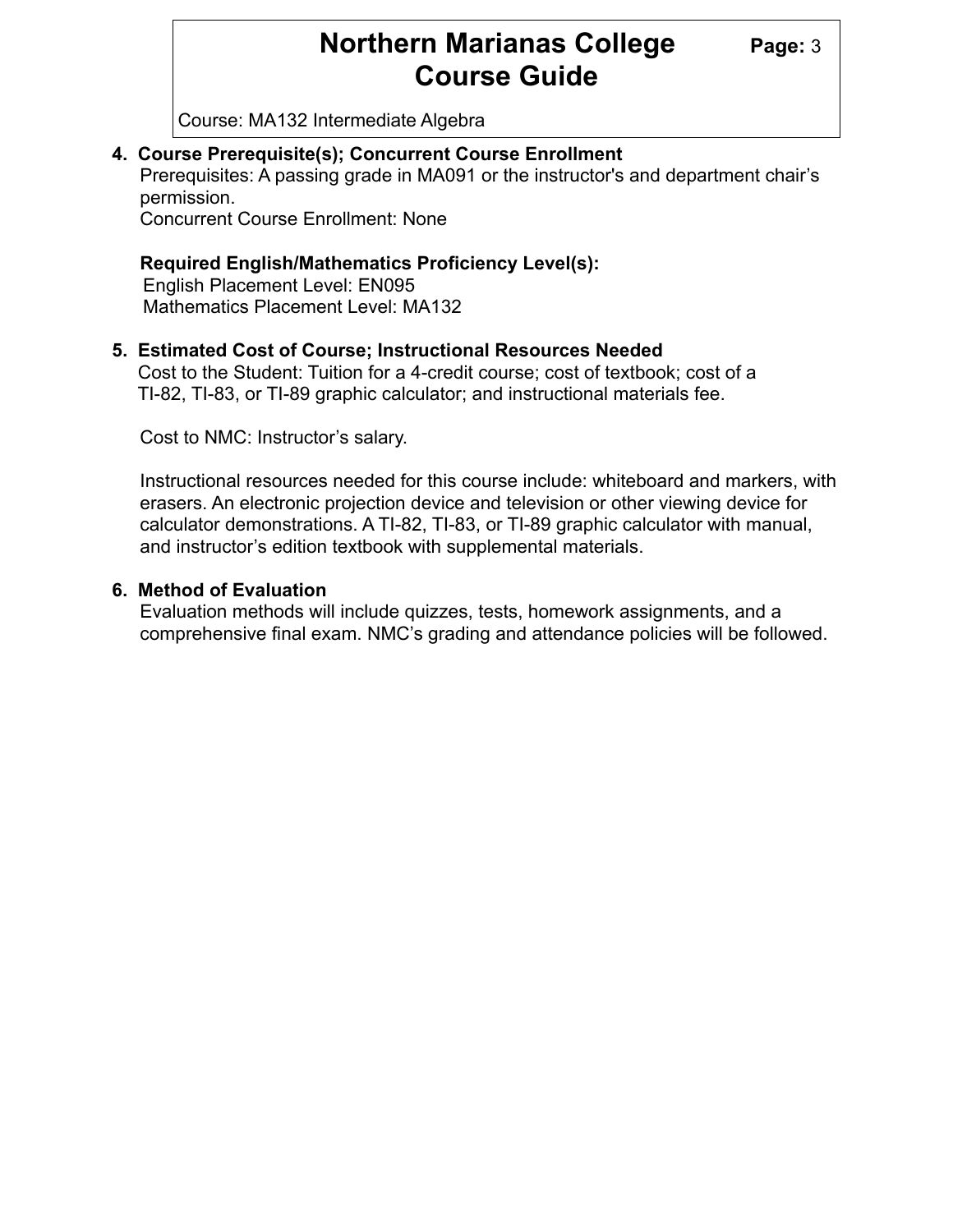## **Northern Marianas College Page: 4 Course Guide**

Course: MA132 Intermediate Algebra

## **7. Course Outline**

This is a topical outline and does not necessarily indicate the sequence in which the material will be presented.

- 1.0 Linear Equations & Inequalities
	- 1.1 Linear equation
	- 1.2 Linear equations and problem solving
	- 1.3 Business and scientific problems
	- 1.4 Linear inequalities
	- 1.5 Absolute value equations and inequalities
- 2.0 Graphs & Functions
	- 2.1 The rectangular coordinate system
	- 2.2 Graphs of equations
	- 2.3 Slope and graphs of linear equations
	- 2.4 Equations of lines
	- 2.5 Graphs on linear inequalities
	- 2.6 Relations and functions
	- 2.7 Graphs of functions
- 3.0 Systems of Linear Equations & Inequalities
	- 3.1 Systems of equations
	- 3.2 Linear systems in two variables
	- 3.3 Linear systems in three variables
	- 3.4 Matrices and linear systems
	- 3.5 Determinants and linear systems
	- 3.6 Systems of linear inequalities
- 4.0 Polynomials & Factoring
	- 4.1 Integer exponents and scientific notation
	- 4.2 Adding and subtracting polynomials
	- 4.3 Multiplying polynomials
	- 4.4 Factoring by grouping and special forms
	- 4.5 Factoring trinomials
	- 4.6 Solving polynomial equations by factoring
- 5.0 Rational Expressions, Equations, & Functions
	- 5.1 Rational expressions and functions
	- 5.2 Multiplying and dividing rational expressions
	- 5.3 Adding and subtracting rational expressions
	- 5.4 Complex fractions
	- 5.5 Dividing polynomials and synthetic
	- 5.6 Solving rational equations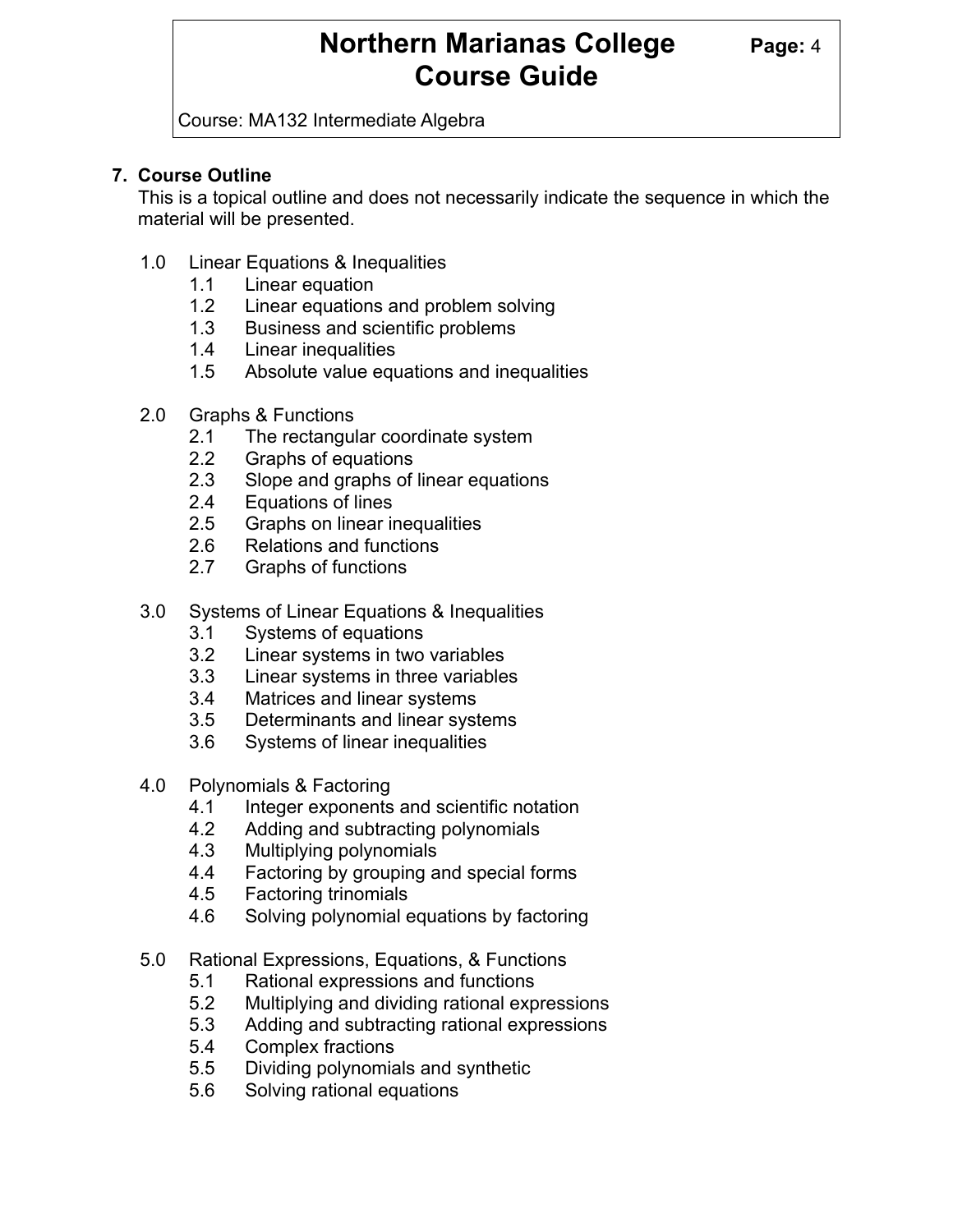## **Northern Marianas College Page: 5 Course Guide**

Course: MA132 Intermediate Algebra

- 5.7 Variation
- 6.0 Radicals & Complex Numbers
	- 6.1 Radicals and rational exponents
	- 6.2 Simplifying radical expressions
	- 6.3 Adding and subtracting radical expressions
	- 6.4 Multiplying and dividing radical expressions
	- 6.5 Radical equations and applications
	- 6.6 Complex numbers
- 7.0 Quadratic Equations, Functions, & Inequalities
	- 7.1 Solving quadratic equations
	- 7.2 Completing the square
	- 7.3 The quadratic formula
	- 7.4 Graphs and quadratic functions
	- 7.5 Applications of quadratic equations
	- 7.6 Quadratic and rational inequalities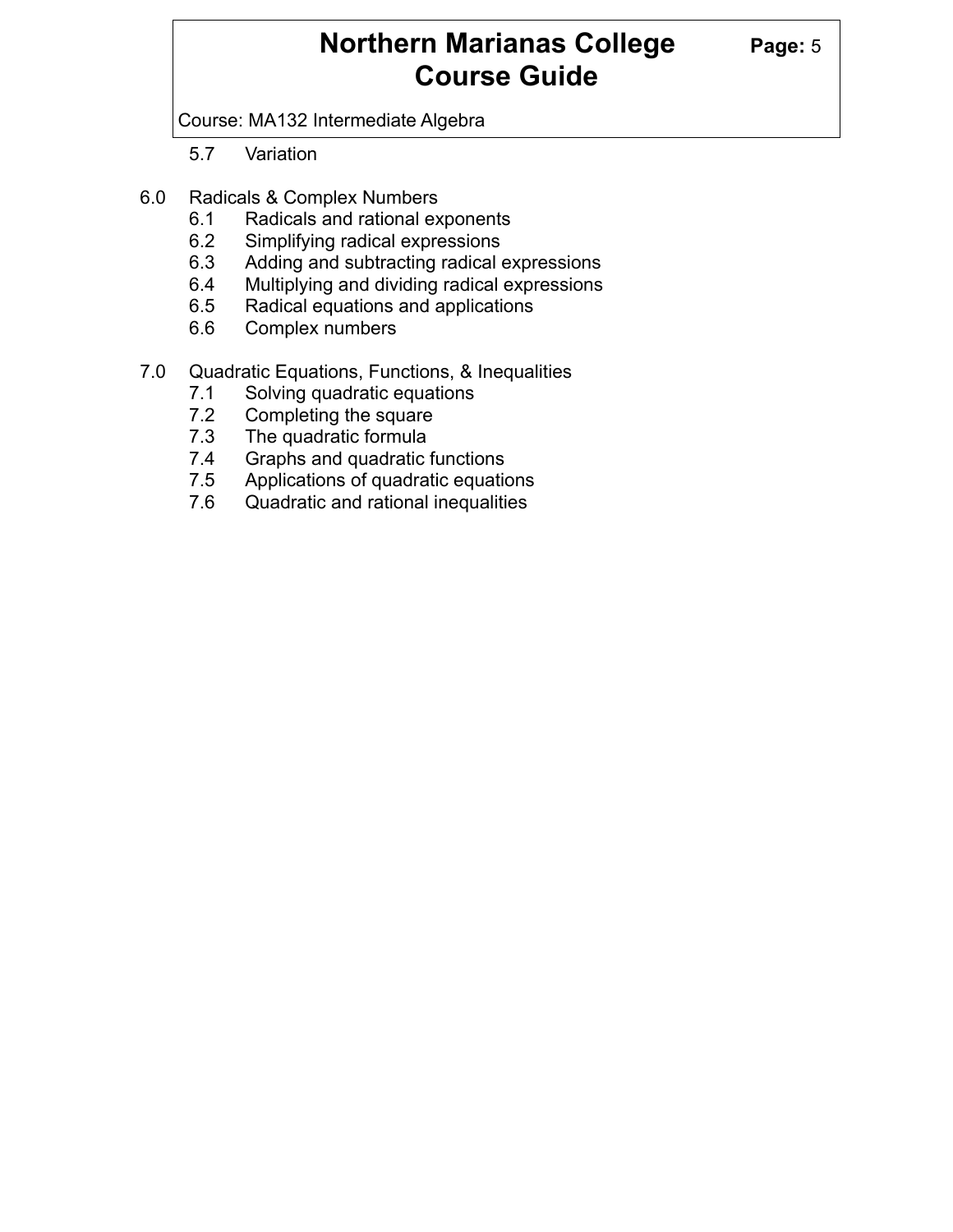## **Northern Marianas College Page: 6 Course Guide**

Course: MA132 Intermediate Algebra

### **8. Instructional Goals**

The course will introduce students to:

- 1.0 Linear Functions, Equations, & Inequalities;
- 2.0 Graphs & Functions;
- 3.0 Systems of Linear Equations & Inequalities;
- 4.0 Polynomials & Factoring;
- 5.0 Rational Expression & Rational Functions;
- 6.0 Quadratic Functions, Equations, & Inequalities; and
- 7.0 Radicals & Complex Numbers.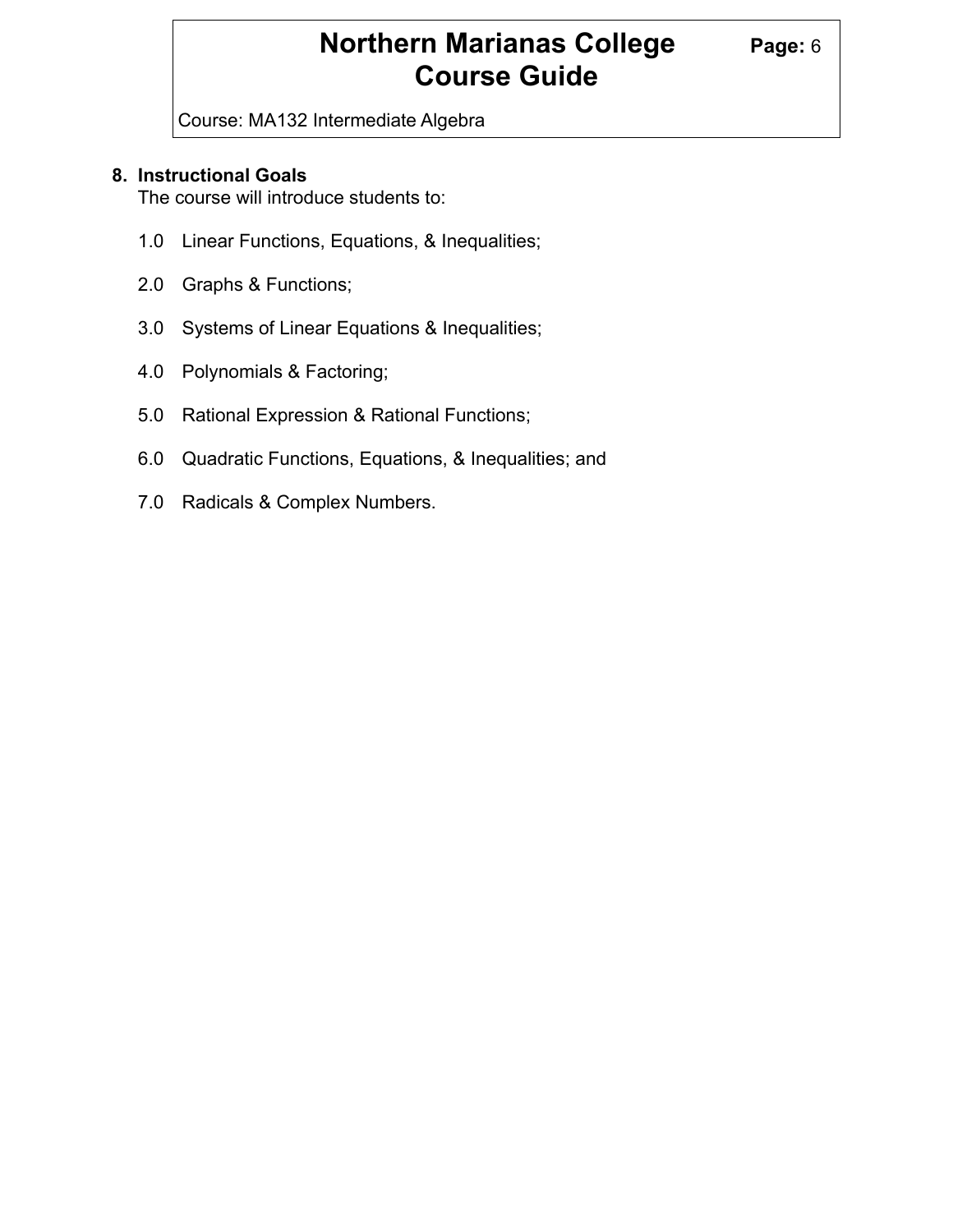## **Northern Marianas College Page: 7 Course Guide**

Course: MA132 Intermediate Algebra

#### **9. Student Learning Outcomes**

Upon successful completion of this course, students will be able to:

- 1.0 Factor polynomials and solve equations;
- 2.0 Find the distance, midpoint, slope, and intercept to graph functions and transform graphs;
- 3.0 Solve linear, absolute value equations and inequalities including word problems;
- 4.0 Graph and solve linear equations and inequalities and systems of linear equations in two and three variables;
- 5.0 Apply scientific notation and the use of rational exponents in solving radical and complex number and equations;
- 6.0 Solve applications, graph quadratic functions and inequalities in one variable; and
- 7.0 Solve and graph rational functions and rational inequalities in one variable.

#### **10. Assessment Measures of Student Learning Outcomes**

 Assessment of student learning may include, but not be limited to, the following:

- 1.0 Quizzes;
- 2.0 Tests; and
- 3.0 Final Comprehensive Examination.